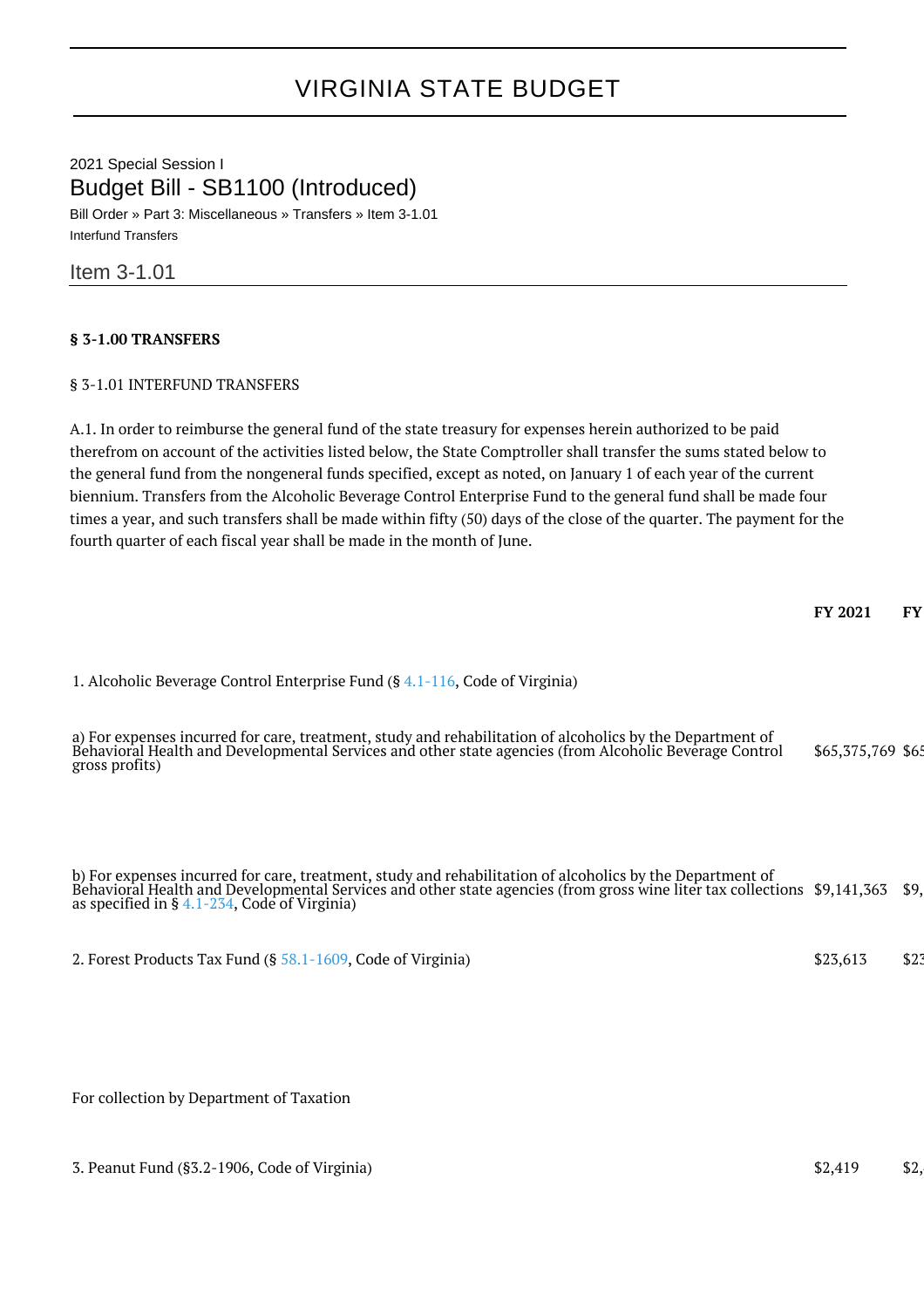## 4. For collection by Department of Taxation

| a) Aircraft Sales & Use Tax (§ $58.1 - 1509$ , Code of Virginia) | \$39,169          | \$39 |
|------------------------------------------------------------------|-------------------|------|
| b) Soft Drink Excise Tax                                         | \$1,596           | \$1, |
| c) Virginia Litter Tax                                           | \$9,472           | \$9, |
|                                                                  |                   |      |
| 5. Proceeds of the Tax on Motor Vehicle Fuels                    |                   |      |
| For inspection of gasoline, diesel fuel and motor oils           | \$97,586          | \$97 |
| 6. Virginia Retirement System (Trust and Agency)                 |                   |      |
| For postage by the Department of the Treasury                    | \$34,500          | \$34 |
| 7. Alcoholic Beverage Control Authority (Enterprise)             |                   |      |
| For services by the:                                             |                   |      |
| a) Auditor of Public Accounts                                    | \$75,521          | \$75 |
| b) Department of Accounts                                        | \$64,607          | \$64 |
| c) Department of the Treasury                                    | \$47,628          | \$47 |
| <b>TOTAL</b>                                                     | \$74,913,243 \$74 |      |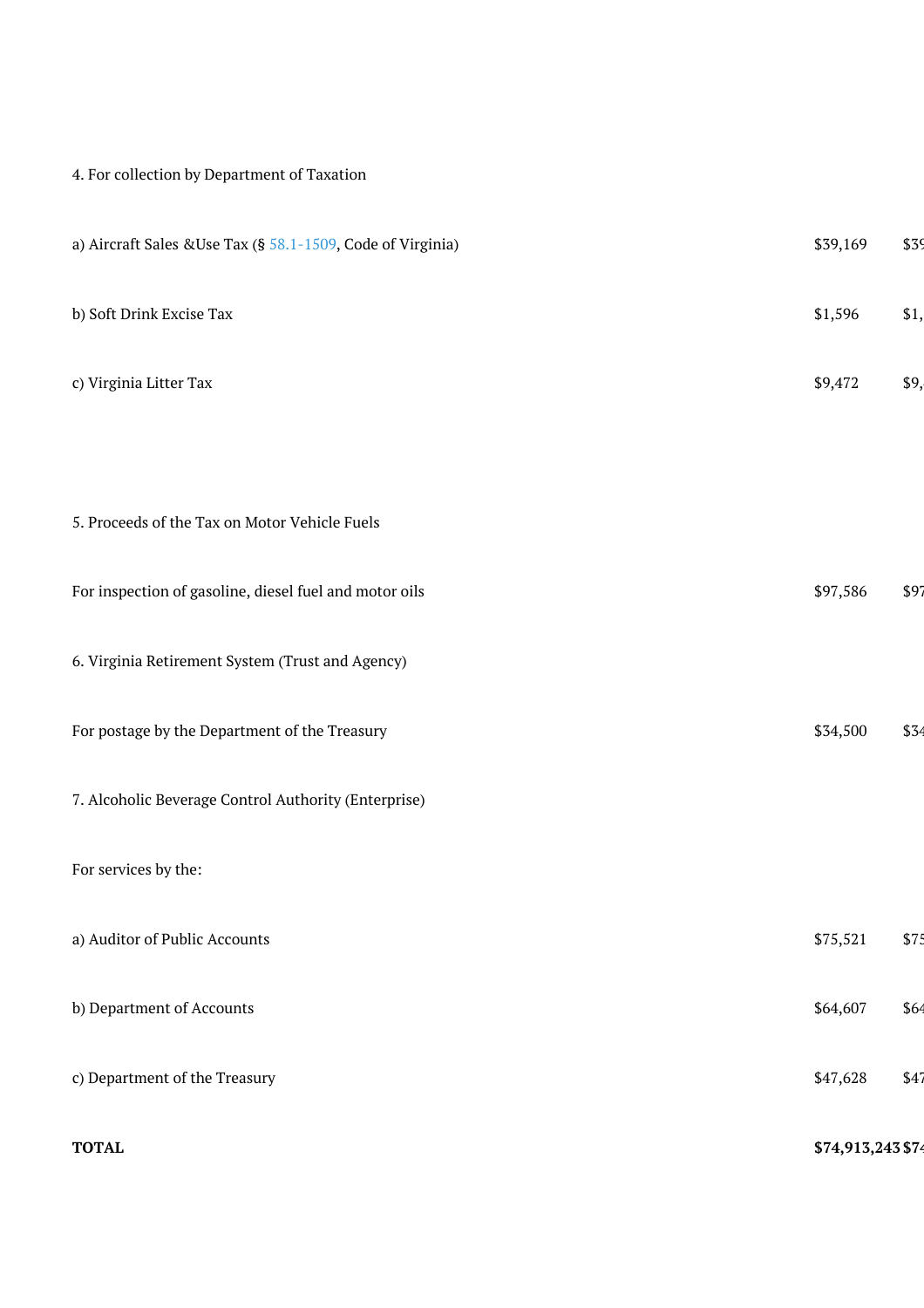2.a. Transfers of net profits from the Alcoholic Beverage Control Enterprise Fund to the general fund shall be made four times a year, and such transfers shall be made within fifty (50) days of the close of each quarter. The transfer of fourth quarter profits shall be estimated and made in the month of June. In the event actual net profits are less than the estimate transferred in June, the difference shall be deducted from the net profits of the next quarter and the resulting sum transferred to the general fund. Distributions to localities shall be made within fifty (50) days of the close of each quarter. Net profits are estimated at \$139,500,745 the first year and \$132,700,000 the second year.

b. Notwithstanding the provisions of § [4.1-116](http://law.lis.virginia.gov/vacode/4.1-116/) B, Code of Virginia, the Alcoholic Beverage Control Authority shall properly record the depreciation of all depreciable assets, including approved projects, property, plant and equipment. The State Comptroller shall be notified of the amount of depreciation costs recorded by the Alcoholic Beverage Control Authority. However, such depreciation costs shall not be the basis for reducing the quarterly transfers needed to meet the estimated profits contained in this act.

B.1. If any transfer to the general fund required by any subsections of §§ 3-1.01 through 3-6.04 is subsequently determined to be in violation of any federal statute or regulation, or Virginia constitutional requirement, the State Comptroller is hereby directed to reverse such transfer and to return such funds to the affected nongeneral fund account.

2. There is hereby appropriated from the applicable funds such amounts as are required to be refunded to the federal government for mutually agreeable resolution of internal service fund over-recoveries as identified by the U. S. Department of Health and Human Services' review of the annual Statewide Indirect Cost Allocation Plans.

C. In order to fund such projects for improvement of the Chesapeake Bay and its tributaries as provided in § [58.1-](http://law.lis.virginia.gov/vacode/58.1-2289/) [2289](http://law.lis.virginia.gov/vacode/58.1-2289/) D, Code of Virginia, there is hereby transferred to the general fund of the state treasury the amounts listed below. From these amounts \$2,583,531 the first year and \$2,583,531 the second year shall be deposited to the Virginia Water Quality Improvement Fund pursuant to § [10.1-2128.1,](http://law.lis.virginia.gov/vacode/10.1-2128.1/) Code of Virginia, and designated for deposit to the reserve fund, for ongoing improvements of the Chesapeake Bay and its tributaries. The Department of Motor Vehicles shall be responsible for effecting the provisions of this paragraph. The amounts listed below shall be transferred on June 30 of each fiscal year.

| 154 | Department of Motor Vehicles | \$10,000,000 | \$10,000,000 |
|-----|------------------------------|--------------|--------------|
|-----|------------------------------|--------------|--------------|

D. The provisions of Chapter 6 of Title 58.1, Code of Virginia notwithstanding, the State Comptroller shall transfer to the general fund from the special fund titled "Collections of Local Sales Taxes" a proportionate share of the costs attributable to increased local sales and use tax compliance efforts, the Property Tax Unit, and State Land Evaluation Advisory Committee (SLEAC) services by the Department of Taxation estimated at \$6,202,002 the first year and \$6,202,002\$6,154,452 the second year.

E. The State Comptroller shall transfer to the general fund from the Transportation Trust Fund a proportionate share of the costs attributable to increased sales and use tax compliance efforts and revenue forecasting for the Transportation Trust Fund Commonwealth Transportation Fund by the Department of Taxation estimated at \$2,993,308 the first year and \$2,993,308 \$3,015,689 the second year.

F.1. On or before June 30 of each year, the State Comptroller shall transfer \$12,287,244 the first year and \$12,287,244 the second year to the general fund the following amounts from the agencies and fund sources listed below, for expenses incurred by central service agencies:

| <b>Agency Name</b>                       | Fund Group FY 2021 |           | FY 2022   |
|------------------------------------------|--------------------|-----------|-----------|
| Administration of Health Insurance (149) | 0500               | \$618,420 | \$618.420 |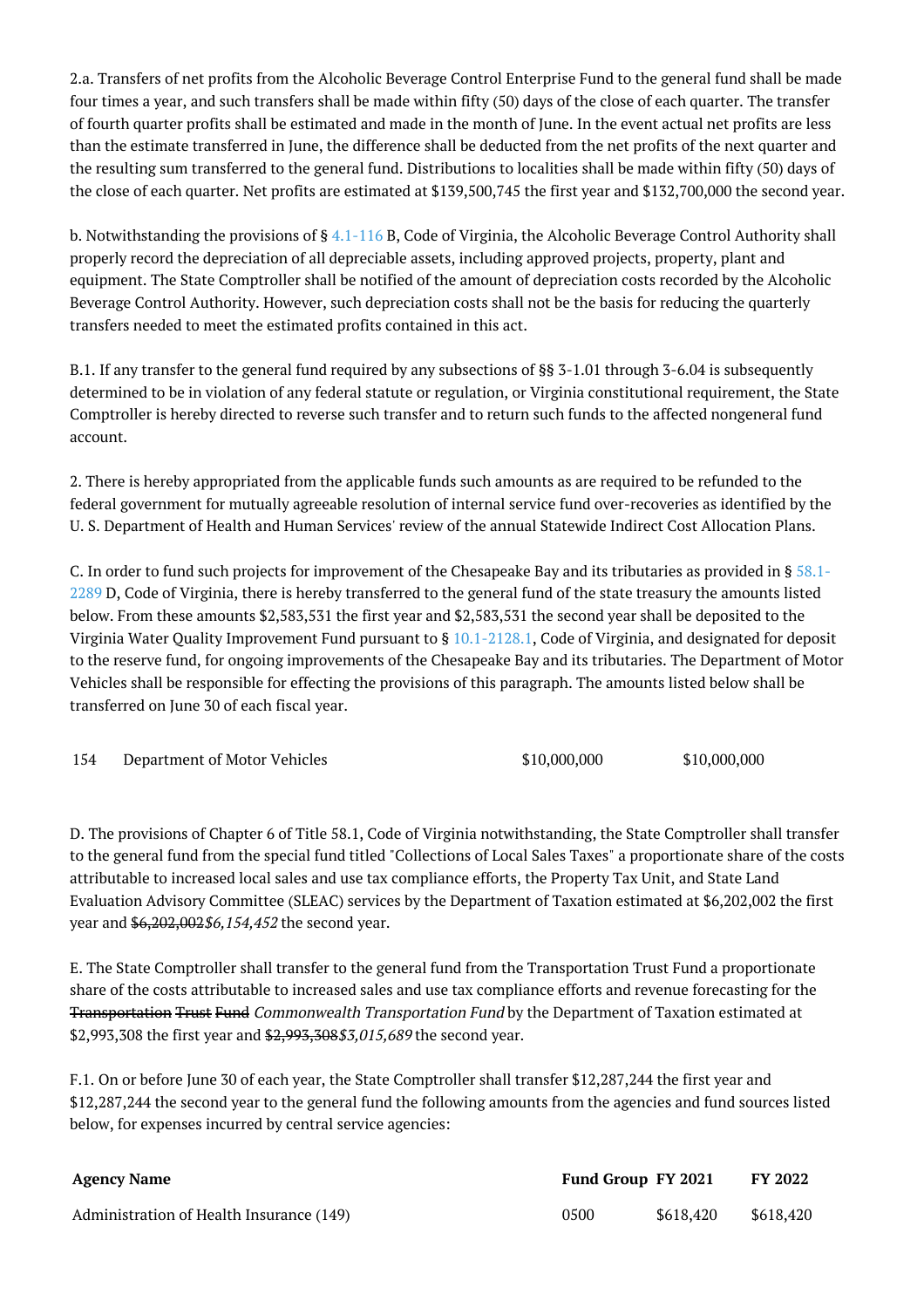| Department of Forestry (411)                                     | 0200 | \$5,303     | \$5,303     |
|------------------------------------------------------------------|------|-------------|-------------|
| Department of Forestry (411)                                     | 0900 | \$312       | \$312       |
| Department of Professional and Occupational Regulations (222)    | 0200 | \$5,023     | \$5,023     |
| Tobacco Region Revitalization Commission (851)                   | 0900 | \$19,411    | \$19,411    |
| Southwest Virginia Higher Education Center (948)                 | 0200 | \$9,535     | \$9,535     |
| The Science Museum of Virginia (146)                             | 0200 | \$25,000    | \$25,000    |
| Virginia Museum of Fine Arts (238)                               | 0200 | \$20,764    | \$20,764    |
| Virginia Museum of Fine Arts (238)                               | 0500 | \$14,344    | \$14,344    |
| Virginia Museum of Natural History (942)                         | 0200 | \$1,176     | \$1,176     |
| Board of Accountancy (226)                                       | 0900 | \$13,366    | \$13,366    |
| Department for Aging and Rehabilitative Services (262)           | 0200 | \$41,215    | \$41,215    |
| Department for the Deaf and Hard of Hearing (751)                | 0200 | \$4,533     | \$4,533     |
| Department of Behavioral Health and Developmental Services (720) | 0200 | \$61,085    | \$61,085    |
| Department of Health (601)                                       | 0900 | \$123,687   | \$123,687   |
| Virginia Foundation for Healthy Youth (852)                      | 0900 | \$16,548    | \$16,548    |
| <b>State Corporation Commission (171)</b>                        | 0900 | \$9,058     | \$9,058     |
| Virginia College Savings Plan (174)                              | 0500 | \$351,045   | \$351,045   |
| Board of Bar Examiners (233)                                     | 0200 | \$1,324     | \$1,324     |
| Supreme Court (111)                                              | 0900 | \$370,537   | \$370,537   |
| Department of Conservation and Recreation (199)                  | 0200 | \$111,878   | \$111,878   |
| Department of Conservation and Recreation (199)                  | 0900 | \$37,175    | \$37,175    |
| Department of Game and Inland Fisheries (403)                    | 0900 | \$130,208   | \$130,208   |
| Marine Resources Commission (402)                                | 0900 | \$2,525     | \$2,525     |
| Department of Criminal Justice Services (140)                    | 0200 | \$56,351    | \$56,351    |
| Department of Criminal Justice Services (140)                    | 0900 | \$1,153     | \$1,153     |
| Department of Fire Programs (960)                                | 0200 | \$106,205   | \$106,205   |
| Division of Community Corrections (767)                          | 0900 | \$17,156    | \$17,156    |
| Department of Aviation (841)                                     | 0400 | \$79,561    | \$79,561    |
| Department of Motor Vehicles (154)                               | 0400 | \$3,878,102 | \$3,878,102 |
| Department of Rail and Public Transportation (505)               | 0400 | \$740,647   | \$740,647   |
| Department of Transportation (501)                               | 0400 | \$5,128,092 | \$5,128,092 |
| Motor Vehicle Dealer Board (506)                                 | 0200 | \$16,447    | \$16,447    |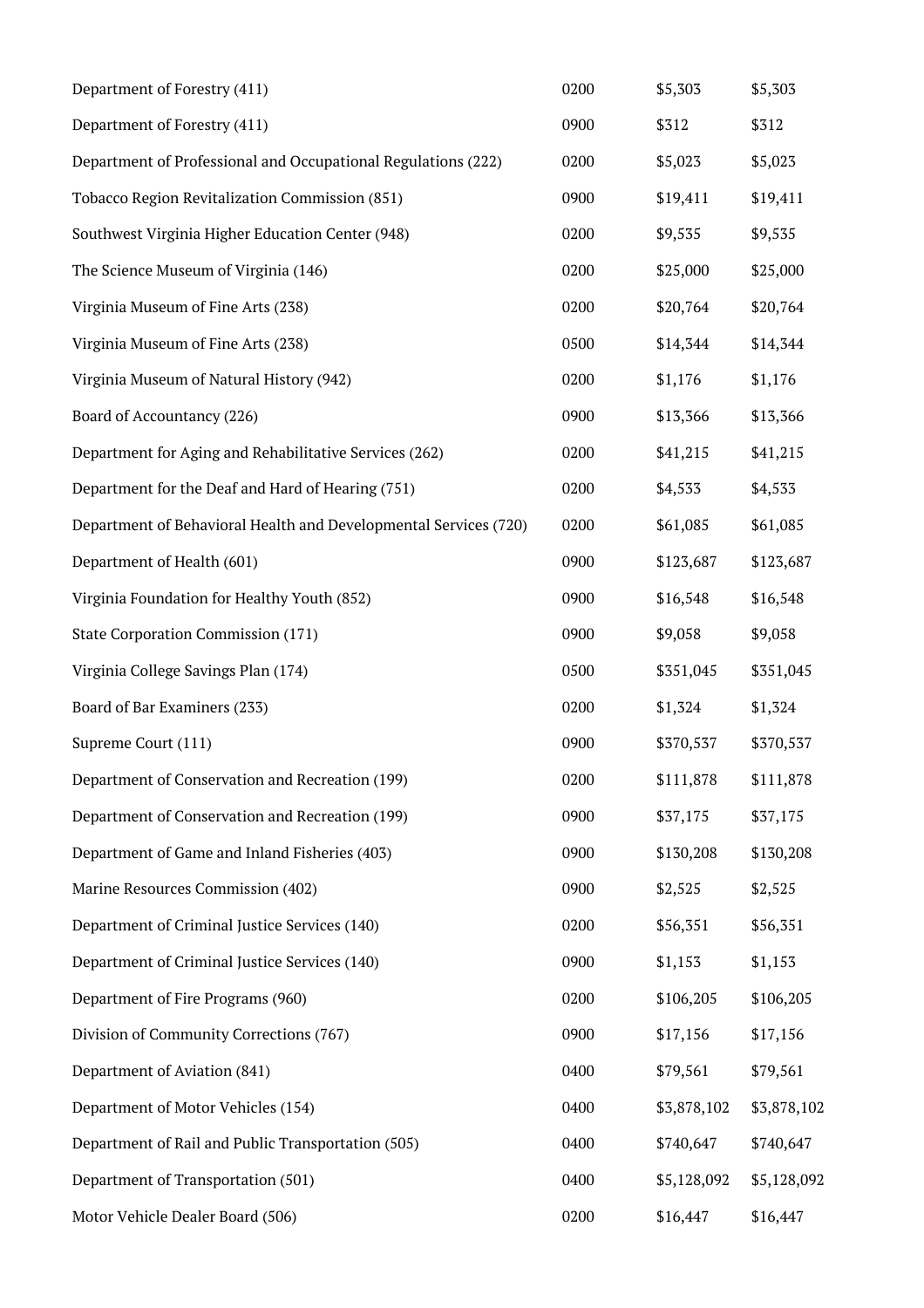|                                      |      | \$12,287,244 \$12,287,244 |           |
|--------------------------------------|------|---------------------------|-----------|
| Department of Military Affairs (123) | 0900 | \$11,357                  | \$11,357  |
| Virginia Port Authority (407)        | 0400 | \$86,102                  | \$86,102  |
| Virginia Port Authority (407)        | 0200 | \$172,599                 | \$172,599 |

2. Following the transfers authorized in paragraph F.1. of this section in the each year, the State Comptroller shall transfer \$2,787,795 each year back to the Department of Motor Vehicles to replace the anticipated loss of driving privilege reinstatement fee revenue.

G.1. The State Comptroller shall transfer to the Lottery Proceeds Fund established pursuant to § [58.1-4022.1,](http://law.lis.virginia.gov/vacode/58.1-4022.1/) Code of Virginia, an amount estimated at \$657,959,397 \$685,031,123 the first year and \$666,104,670 \$690,903,334 the second year, from the Virginia Lottery Fund. The transfer each year shall be made in two parts: (1) on or before January 1 of each year, the State Comptroller shall transfer the balance of the Virginia Lottery Fund for the first five months of the fiscal year and (2) thereafter, the transfer will be made on a monthly basis, or until the amount estimated at \$616,156,022\$685,031,123 the first year and \$622,317,582\$690,903,334 the second year has been transferred to the Lottery Proceeds Fund. Prior to June 20 of each year, the Virginia Lottery Executive Director shall estimate the amount of profits in the Virginia Lottery Fund for the month of June and shall notify the State Comptroller so that the estimated profits can be transferred to the Lottery Proceeds Fund prior to June 22.

2. No later than 10 days after receipt of the annual audit report required by § [58.1-4022.1,](http://law.lis.virginia.gov/vacode/58.1-4022.1/) Code of Virginia, the State Comptroller shall transfer to the Lottery Proceeds Fund the remaining audited balances of the Virginia Lottery Fund for the prior fiscal year. If such annual audit discloses that the actual revenue is less than the estimate on which the June transfer was based, the State Comptroller shall adjust the next monthly transfer from the Virginia Lottery Fund to account for the difference between the actual revenue and the estimate transferred to the Lottery Proceeds Fund. The State Comptroller shall take all actions necessary to effect the transfers required by this paragraph, notwithstanding the provisions of  $\S 58.1-4022$  $\S 58.1-4022$ , Code of Virginia. In preparing the Comprehensive Annual Financial Report, the State Comptroller shall report the Lottery Proceeds Fund as specified in § [58.1-4022.1](http://law.lis.virginia.gov/vacode/58.1-4022.1/) , Code of Virginia.

H.1. The State Treasurer is authorized to charge up to 20 basis points for each nongeneral fund account which he manages and which receives investment income. The assessed fees, which are estimated to generate \$3,000,000 the first year and \$3,000,000 the second year, will be based on a sliding fee structure as determined by the State Treasurer. The amounts shall be paid into the general fund of the state treasury.

2.a. The State Treasurer is authorized to charge institutions of higher education participating in the pooled bond program of the Virginia College Building Authority an administrative fee of up to 10 basis points of the amount financed for each project in addition to a share of direct costs of issuance as determined by the State Treasurer. Such amounts collected from the public institutions of higher education, which are estimated to generate \$100,000 the first year and \$100,000 the second year, shall be paid into the general fund of the state treasury.

3. The State Treasurer is authorized to charge agencies, institutions and all other entities that utilize alternative financing structures and require Treasury Board approval, including capital lease arrangements, up to 10 basis points of the amount financed in addition to a share of direct costs of issuance as determined by the State Treasurer. Such amounts collected shall be paid into the general fund of the state treasury.

4. The State Treasurer is authorized to charge projects financed under Article X, Section 9(c) of the Constitution of Virginia, an administrative fee of up to 10 basis points of the amount financed for each project in addition to a share of direct costs of issuance as determined by the State Treasurer. Such amounts collected are estimated to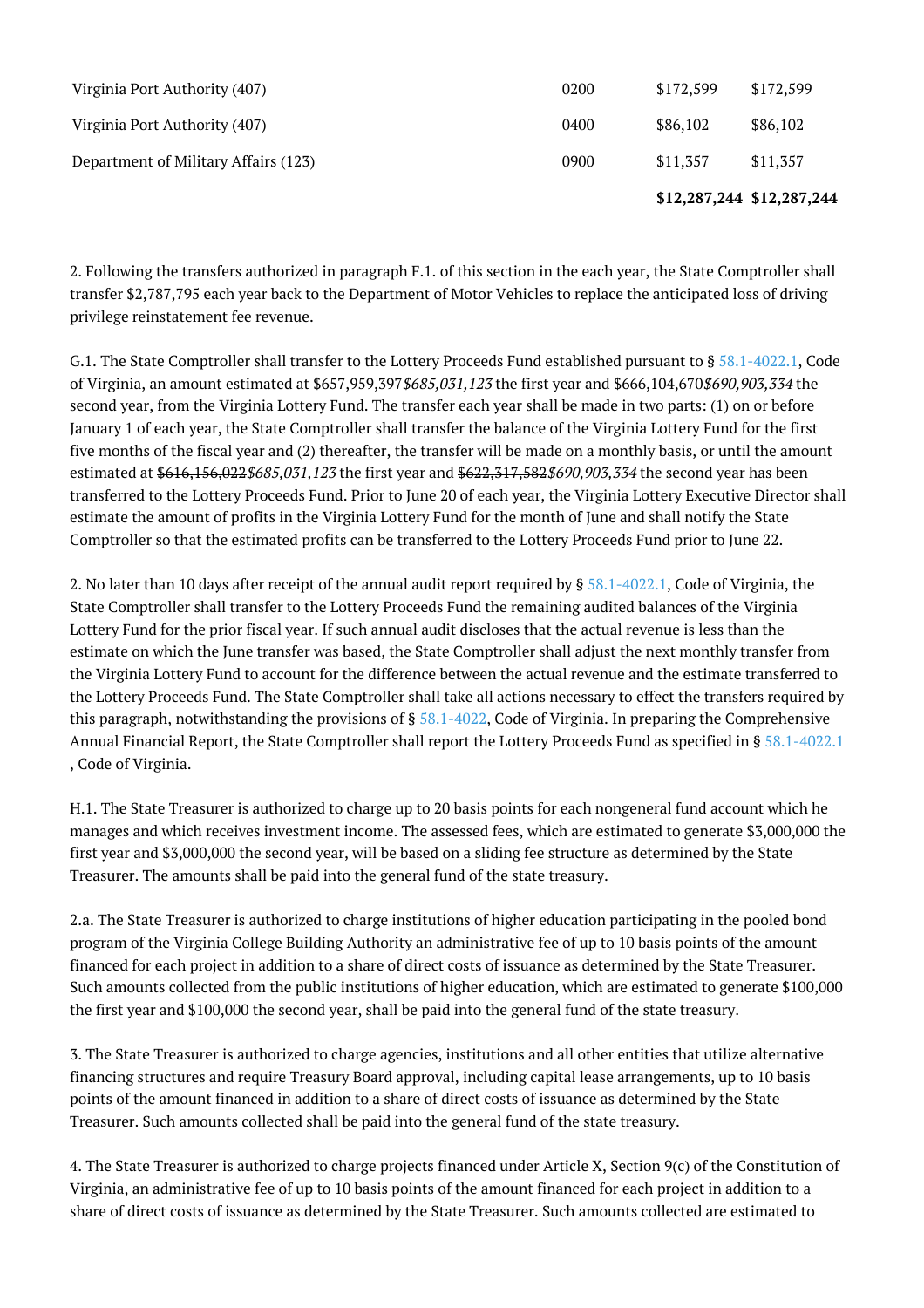generate \$50,000 the first year and \$50,000 the second year, and shall be paid into the general fund of the state treasury.

I. The State Comptroller shall transfer to the general fund of the state treasury 50 percent of the annual reimbursement received from the Manville Property Damage Settlement Trust for the cost of asbestos abatement at state-owned facilities. The balance of the reimbursement shall be transferred to the state agencies that incurred the expense of the asbestos abatement.

J. The State Comptroller shall transfer to the general fund from the Revenue Stabilization Fund in the state treasury any amounts in excess of the limitation specified in § [2.2-1829,](http://law.lis.virginia.gov/vacode/2.2-1829/) Code of Virginia.

K.1. Not later than 30 days after the close of each quarter during the biennium, the State Comptroller shall transfer, notwithstanding the allotment specified in §  $58.1-1410$ , Code of Virginia, funds collected pursuant to § [58.1-1402](http://law.lis.virginia.gov/vacode/58.1-1402/), Code of Virginia, from the general fund to the Game Protection Fund. This transfer shall not exceed \$5,500,000 the first year and \$5,500,000 the second year.

2. Notwithstanding the provisions of subparagraph K.1. above, the Governor may, at his discretion, direct the State Comptroller to transfer to the Game Protection Fund, any funds collected pursuant to § [58.1-1402,](http://law.lis.virginia.gov/vacode/58.1-1402/) Code of Virginia, that are in excess of the official revenue forecast for such collections.

L.1. On or before June 30 each year, the State Comptroller shall transfer from the general fund to the Family Access to Medical Insurance Security Plan Trust Fund the amount required by  $\S 32.1-352$ , Code of Virginia. This transfer shall not exceed \$14,065,627 the first year and \$14,065,627 the second year. The State Comptroller shall transfer 90 percent of the yearly estimated amounts to the Trust Fund on July 15 of each year.

2. Notwithstanding any other provision of law, interest earnings shall not be allocated to the Family Access to Medical Insurance Security Plan Trust Fund (agency code 602, fund detail 0903) in either the first year or the second year of the biennium.

M. Not later than thirty days after the close of each quarter during the biennium, the State Comptroller shall transfer to the Game Protection Fund the general fund revenues collected pursuant to § [58.1-638](http://law.lis.virginia.gov/vacode/58.1-638/) E, Code of Virginia. Notwithstanding § [58.1-638](http://law.lis.virginia.gov/vacode/58.1-638/) E, this transfer shall not exceed \$11,000,000 the first year and \$11,000,000 the second year. Notwithstanding § [58.1-638](http://law.lis.virginia.gov/vacode/58.1-638/) E, on or before June 30 of the first year and June 30 of the second year, the State Comptroller shall transfer to the Virginia Port Authority \$1,500,000 of the general fund revenues collected pursuant to § [58.1-638](http://law.lis.virginia.gov/vacode/58.1-638/) E, Code of Virginia, to enhance and improve recreation opportunities for boaters, including but not limited to land acquisition, capital projects, maintenance, and facilities for boating access to the waters of the Commonwealth pursuant to the provisions of Senate Bill 693, 2018 Session of the General Assembly.

N.1. On or before June 30 each year, the State Comptroller shall transfer from the Tobacco Indemnification and Community Revitalization Fund to the general fund an amount estimated at \$244,268 the first year and \$244,268 the second year. This amount represents the Tobacco Indemnification and Community Revitalization Commission's 50 percent proportional share of the Office of the Attorney General's expenses related to the enforcement of the 1998 Tobacco Master Settlement Agreement and § [3.2-4201](http://law.lis.virginia.gov/vacode/3.2-4201/), Code of Virginia.

2. On or before June 30 each year, the State Comptroller shall transfer from the Tobacco Settlement Fund to the general fund an amount estimated at \$48,854 the first year and \$48,854 the second year. This amount represents the Tobacco Settlement Foundation's ten percent proportional share of the Office of the Attorney General's expenses related to the enforcement of the 1998 Tobacco Master Settlement Agreement and § [3.2-4201,](http://law.lis.virginia.gov/vacode/3.2-4201/) Code of Virginia.

O. On or before June 30 each year, the State Comptroller shall transfer to the general fund \$2,400,000 the first year and \$2,400,000 the second year from the Court Debt Collection Program Fund at the Department of Taxation.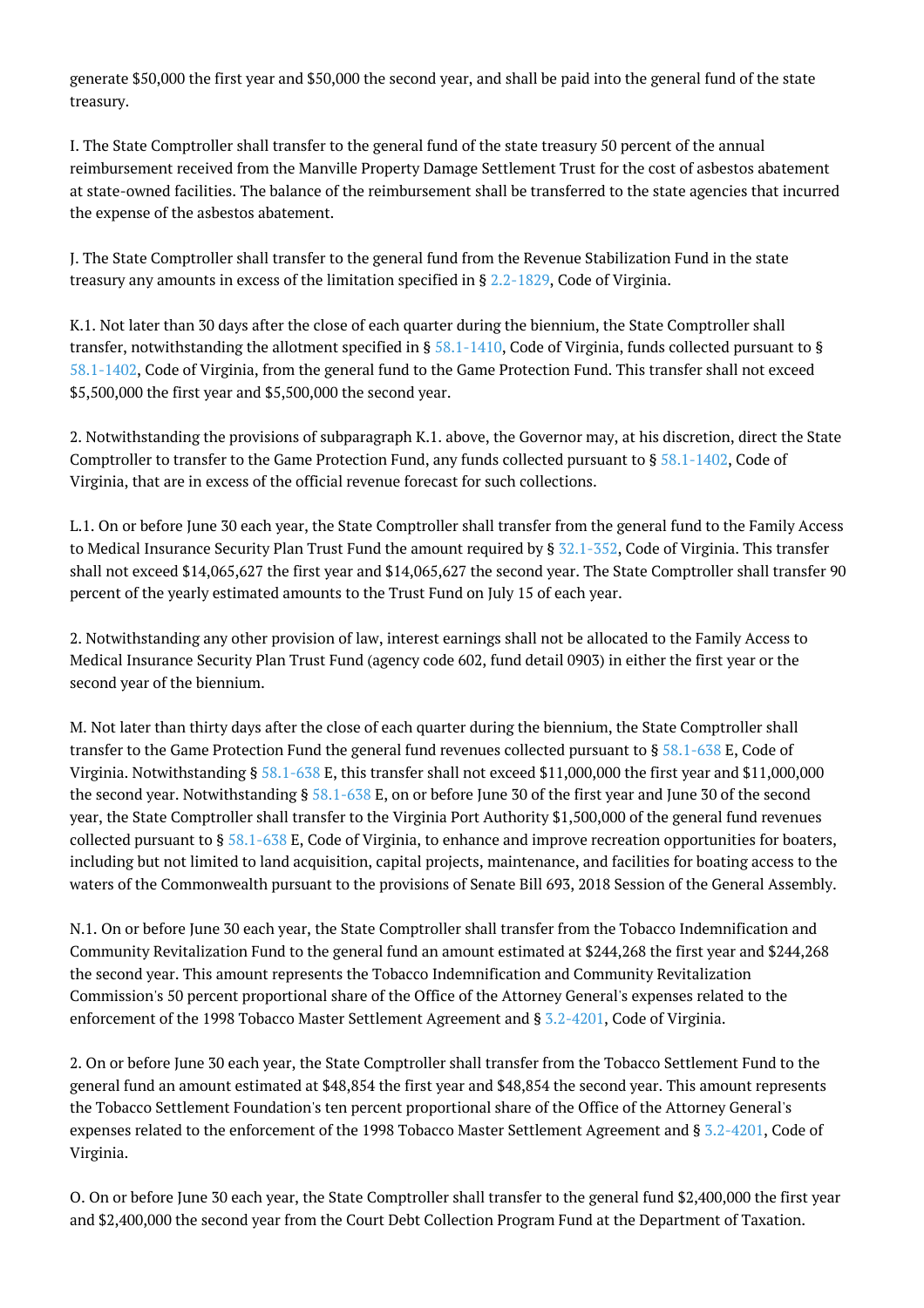P. On or before June 30 each year, the State Comptroller shall transfer to the general fund \$7,400,000 the first year and \$7,400,000 the second year from the Department of Motor Vehicles' Uninsured Motorists Fund. These amounts shall be from the share that would otherwise have been transferred to the State Corporation Commission.

Q. On or before June 30 each year, the State Comptroller shall transfer an amount estimated at \$5,000,000 the first year and an amount estimated at \$5,000,000 the second year to the general fund from the Intensified Drug Enforcement Jurisdictions Fund at the Department of Criminal Justice Services.

R. On or before June 30 each year, the State Comptroller shall transfer to the general fund \$3,864,585 the first year and \$3,864,585 the second year from operating efficiencies to be implemented by the Alcoholic Beverage Control Authority.

S. On or before June 30 each year, the State Comptroller shall transfer \$466,600 the first year and \$466,600 the second year to the general fund from the Land Preservation Fund (Fund 0216) at the Department of Taxation.

T. Unless prohibited by federal law or regulation or by the Constitution of Virginia and notwithstanding any contrary provision of state law, on June 30 of each fiscal year, the State Comptroller shall transfer to the general fund of the state treasury the cash balance from any nongeneral fund account that has a cash balance of less than \$100. This provision shall not apply to institutions of higher education, bond proceeds, or trust accounts. The State Comptroller shall consult with the Director of the Department of Planning and Budget in implementing this provision and, for just cause, shall have discretion to exclude certain balances from this transfer or to restore certain balances that have been transferred.

U.1. The Brunswick Correctional Center operated by the Department of Corrections shall be sold. The Commonwealth may enter into negotiations with (1) the Virginia Tobacco Indemnification and Community Revitalization Commission, (2) regional local governments, and (3) regional industrial development authorities for the purchase of this property as an economic development site.

2. Notwithstanding the provisions of § [2.2-1156,](http://law.lis.virginia.gov/vacode/2.2-1156/) Code of Virginia or any other provisions of law, the proceeds of the sale of the Brunswick Correctional Center shall be paid into the general fund.

V. On a monthly basis, in the month subsequent to collection, the State Comptroller shall transfer all amounts collected for the fund created pursuant to  $\S 17.1-275.12$  $\S 17.1-275.12$  of the Code of Virginia, to Items 354, 406, and 426 of this act, for the purposes enumerated in Section 17.1-275.12.

W. On or before June 30 each year, the State Comptroller shall transfer \$12,518,587 the first year and \$12,518,587 the second year to the general fund from the \$2.00 increase in the annual vehicle registration fee from the special emergency medical services fund contained in the Department of Health's Emergency Medical Services Program (40200).

X. The provisions of Chapter 6.2, Title 58.1, Code of Virginia, notwithstanding, on or before June 30 each year the State Comptroller shall transfer to the general fund from the proceeds of the Virginia Communications Sales and Use Tax (fund 0926), the Department of Taxation's indirect costs of administering this tax estimated at \$106,451 the first year and \$106,451 \$90,780 the second year.

Y. Any amount designated by the State Comptroller from the June 30, 2020, or June 30, 2021, general fund balance for transportation pursuant to  $\S$  [2.2-1514B](http://law.lis.virginia.gov/vacode/2.2-1514/)., Code of Virginia, is hereby appropriated.

Z. On or before June 30, of each fiscal year, the State Comptroller shall transfer to the State Health Insurance Fund (Fund 06200) the balance from the Administration of Health Benefits Services Fund (Fund 06220) at the Department of Human Resource Management.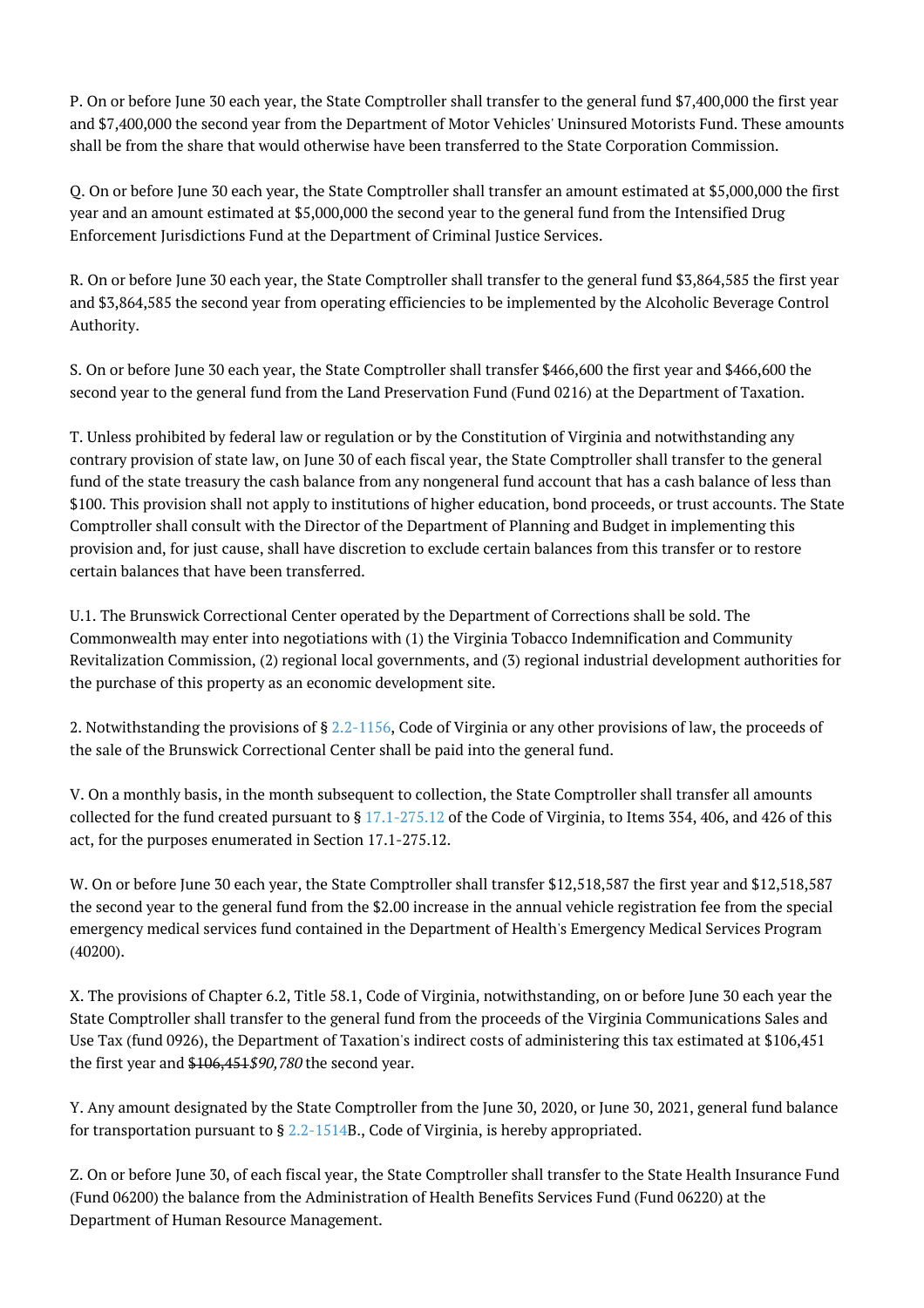AA. The Department of General Services is authorized to dispose of the following property currently owned by the Department of Corrections in the manner it deems to be in the best interests of the Commonwealth: Pulaski Correctional Center and White Post Detention and Diversion Center. Such disposal may include sale or transfer to other agencies or to local government entities. Notwithstanding the provisions of § [2.2-1156,](http://law.lis.virginia.gov/vacode/2.2-1156/) Code of Virginia, the proceeds from the sale of all or any part of the properties shall be deposited into the general fund.

BB. The State Comptroller shall transfer all revenues collected each year to the general fund from the Firearms Transaction, Concealed Weapons Permit, and Conservator of the Peace Programs at the Department of State Police.

CC. On or before June 30, of each fiscal year, the State Comptroller shall transfer to the Health Insurance Fund - Local (Fund 05200) at the Administration of Health Insurance the balance from the Administration of Local Benefits Services Fund (Fund 05220) at the Department of Human Resource Management.

DD. On or before June 30, of each fiscal year, the State Comptroller shall transfer to the Line of Duty Death and Health Benefits Trust Fund (Fund 07420) at the Administration of Health Insurance the balance from the Administration of Health Benefits Payment - LODA Fund (Fund 07422) at the Department of Human Resource Management.

EE. On or before June 30, of each fiscal year, the State Comptroller shall transfer \$154,743 from Special Funds of the Department of Behavioral Health and Developmental Services (720) to Special Funds at the Office of the State Inspector General (147).

FF. The Department of General Services, with the cooperation and support of the Department of Agriculture and Consumer Services, is authorized to sell, for such consideration and the Governor may approve, a portion of the Eastern Shore Farmers Market, including the Market Office Building at 18491 Garey Road and the Produce Warehouse at 18513 Garey Road, Melfa, Virginia 23410. The Department of Agriculture and Consumer Services, with the recommendation of the Department of General Services, is authorized to grant any easement necessary to facilitate the sale of this portion of the Eastern Shore Farmer's Market. Notwithstanding the provisions of § [2.2-](http://law.lis.virginia.gov/vacode/2.2-1156/) [1156,](http://law.lis.virginia.gov/vacode/2.2-1156/) Code of Virginia, the proceeds from the sale shall first be applied toward remediation options under federal tax law of any outstanding tax-exempt bonds on the property. After deduction of the expenses incurred by the Department of Agriculture and Consumer Services, any proceeds that remain shall be deposited to the general fund. Any conveyance shall be approved by the Governor in a manner set forth in §2.2-1150, Code of Virginia.

GG. On or before June 30 of each fiscal year, the State Comptroller shall transfer to the general fund the portion of the balances of the Disaster Recovery Fund (Fund 02460) and Covid-19 Addtnl State Funding (Fund 02019) at the Virginia Department of Emergency Management that was received as a federal cost recovery. The amounts transferred represent repayment of the sum sufficient fund originally appropriated for federally-declared emergencies. The Department of Emergency Management shall report to the State Comptroller the amount of the balance to be transferred by June 1 of each year.

HH. Notwithstanding the provisions of subsection A of § [58.1-662,](http://law.lis.virginia.gov/vacode/58.1-662/) Code of Virginia, and in addition to clause (i) and (ii) of that subsection, monies in the Communications Sales and Use Tax Trust Fund shall not be allocated to the Commonwealth's counties, cities, and towns until after an amount equal to \$2,000,000 the first year is allocated to the general fund. The State Comptroller shall deposit to the general fund \$2,000,000 on or before June 30, the first year and an additional \$2,000,000 on or before June 30, the second year from the revenues received from the Communications Sales and Use Tax.

II. The transfer of excess amounts in the Regulatory, Consumer Advocacy, Litigation, and Enforcement Revolving Trust Fund to the general fund pursuant to Item 59 of this act is estimated at \$500,000 the first year and \$500,000 the second year.